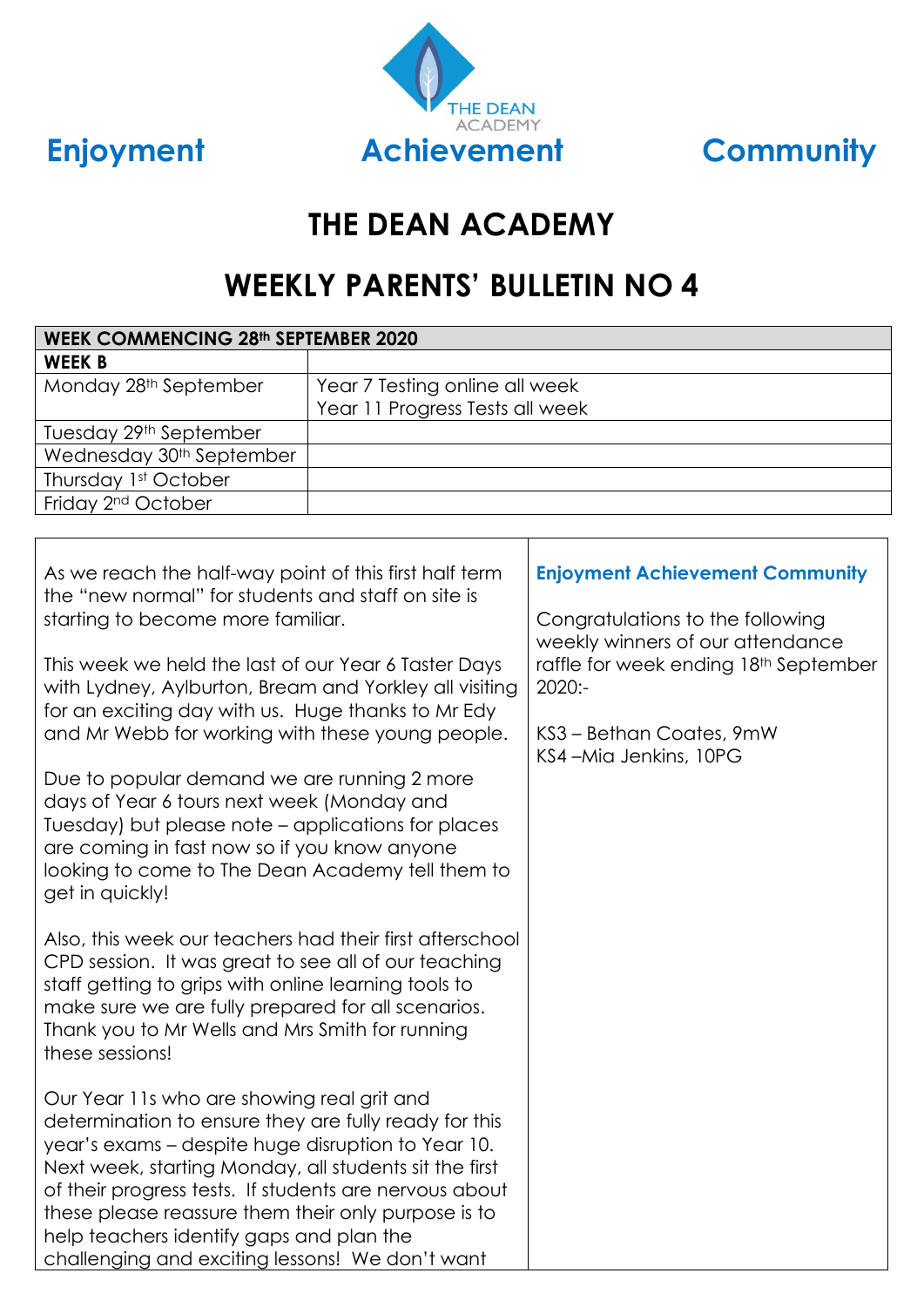| them nervously preparing through the night – just<br>come and do your best!<br>As we now move into Autumn we are expecting<br>(more) wet and windy weather. Please remind<br>children to remember those coats to keep warm at<br>break and lunch and when moving between<br>lessons!<br>Finally, some of you may have spotted on our<br>calendar the Year 10 Parent Information Evening<br>which was due to be held next week. Please note |
|--------------------------------------------------------------------------------------------------------------------------------------------------------------------------------------------------------------------------------------------------------------------------------------------------------------------------------------------------------------------------------------------------------------------------------------------|
|                                                                                                                                                                                                                                                                                                                                                                                                                                            |
|                                                                                                                                                                                                                                                                                                                                                                                                                                            |
|                                                                                                                                                                                                                                                                                                                                                                                                                                            |
|                                                                                                                                                                                                                                                                                                                                                                                                                                            |
|                                                                                                                                                                                                                                                                                                                                                                                                                                            |
|                                                                                                                                                                                                                                                                                                                                                                                                                                            |
|                                                                                                                                                                                                                                                                                                                                                                                                                                            |
|                                                                                                                                                                                                                                                                                                                                                                                                                                            |
|                                                                                                                                                                                                                                                                                                                                                                                                                                            |
|                                                                                                                                                                                                                                                                                                                                                                                                                                            |
|                                                                                                                                                                                                                                                                                                                                                                                                                                            |
|                                                                                                                                                                                                                                                                                                                                                                                                                                            |
|                                                                                                                                                                                                                                                                                                                                                                                                                                            |
|                                                                                                                                                                                                                                                                                                                                                                                                                                            |
|                                                                                                                                                                                                                                                                                                                                                                                                                                            |
| we have decided to postpone this until later in the                                                                                                                                                                                                                                                                                                                                                                                        |
| school year and will communicate the revised date                                                                                                                                                                                                                                                                                                                                                                                          |
| with you in due course.                                                                                                                                                                                                                                                                                                                                                                                                                    |
|                                                                                                                                                                                                                                                                                                                                                                                                                                            |
|                                                                                                                                                                                                                                                                                                                                                                                                                                            |
| <b>Richard Brand</b>                                                                                                                                                                                                                                                                                                                                                                                                                       |
| <b>Headteacher</b>                                                                                                                                                                                                                                                                                                                                                                                                                         |

### **BRIGHT SPOTS**

Niall, Year 7 in a recent food practical was outstanding. . His prepping of a mango was like a master class!!! **Mrs Sayers**

Thomas, Year 10 completed the first homework of the year – excellent work. **Mr Swain**

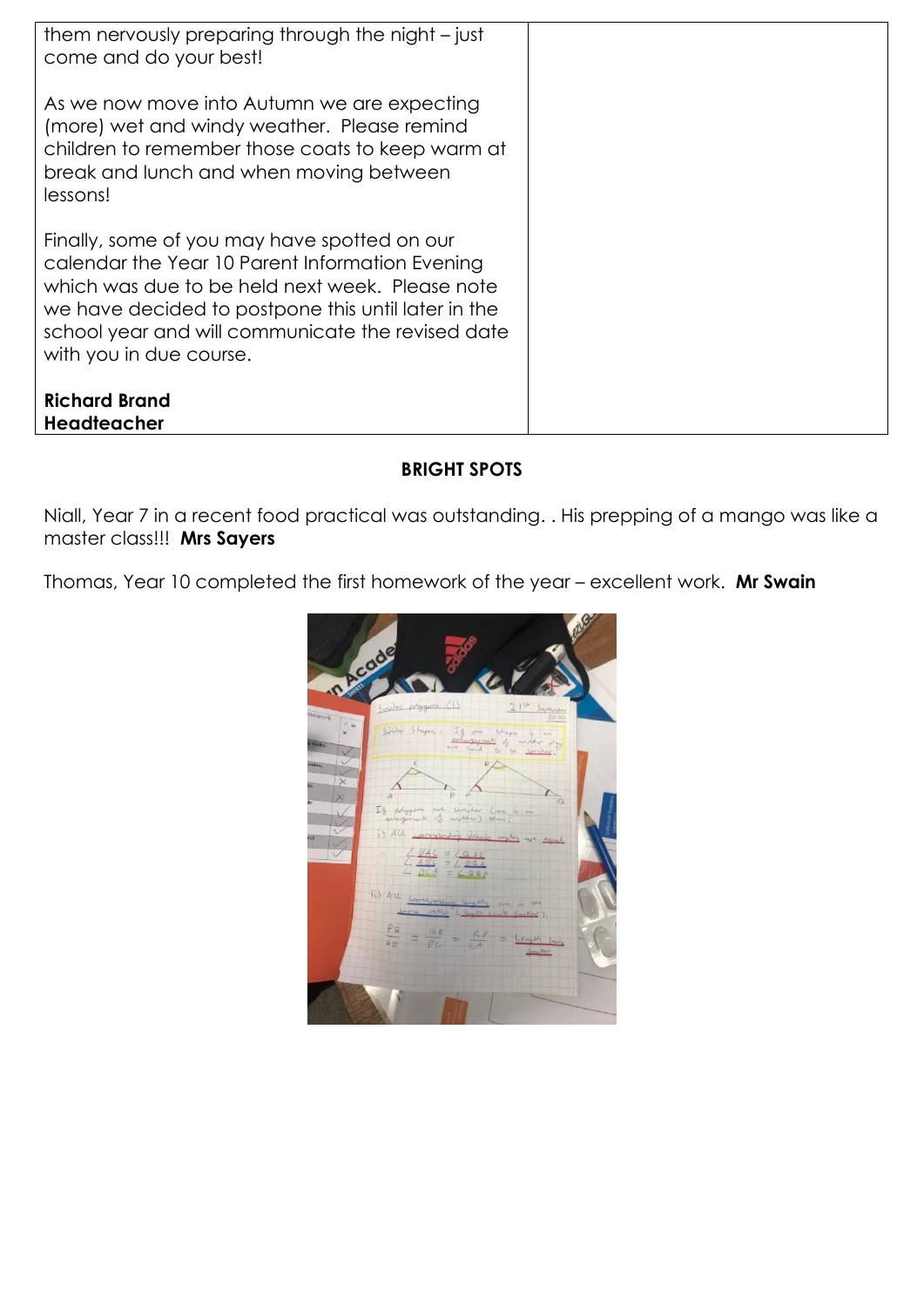

Year 8 Asia Georocks



#### **SCHOOL BUS INFORMATION**

Students should carry their bus passes at all times and the passes are valid for the whole year. If a pass is lost or damaged a replacement pass will cost £5.00 obtainable from Shire Hall, Gloucester only.

If you need to obtain a replacement bus pass for your child please visit: [www.gloucestershire.gov.uk/applyforabuspass](http://www.gloucestershire.gov.uk/applyforabuspass) to pay for your pass online. Replacement passes can no longer be ordered and paid for by telephone. If you need to enquire about the spare seat scheme please visit: [www.gloucestershire.gov.uk/spareseat](http://www.gloucestershire.gov.uk/spareseat)

If you are enquiring about your existing spare seat application and you have received an email receipt from Shire Hall, this means applications are currently being processed and you will be contacted by email in due course with the outcome.

Alternatively, you may be able to find the information you require by visiting the Gloucestershire County Council website: [www.gloucestershire.gov.uk/education](http://www.gloucestershire.gov.uk/education) where council information and services can be accessed 24 hours a day. If a student misses a bus or is refused travel home because they do not have their bus pass, they should come back into the school so that parents can be contacted, or arrangements can be made to get them home.

If a student forgets their bus pass, they should see Theresa Whatley, Head's PA before 12.30 p.m. on the day who will contact Shire Hall to gain permission for the student to travel home that day otherwise, they may be refused travel home.

#### **UNIFORM**

A reminder for parents that our school uniform and PE kit are compulsory for all students. Please see the school website for full details of the school uniform and PE kit. [www.thedeanacademy.org](http://www.thedeanacademy.org/)